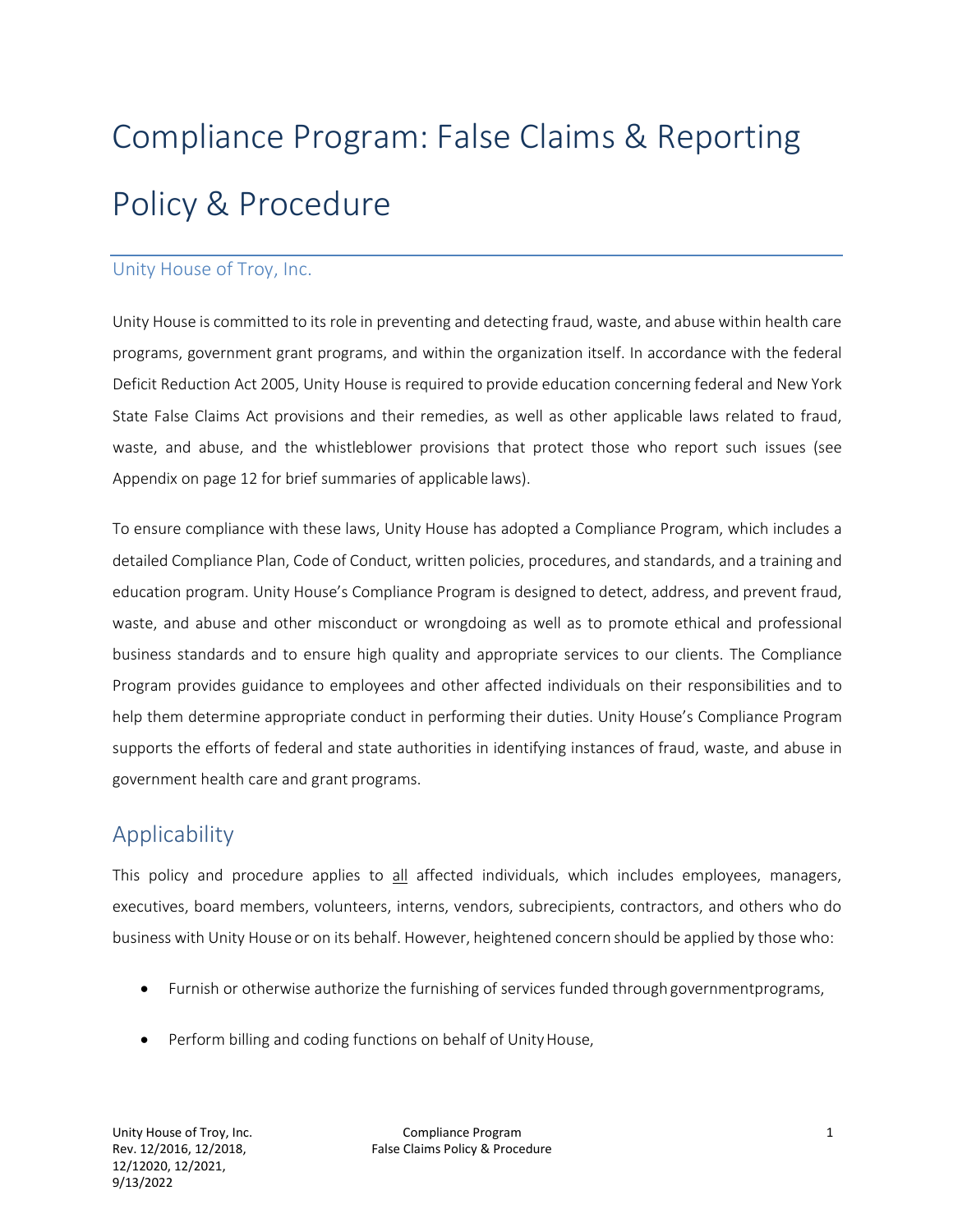- Voucher Unity House for services and goods that will be reimbursed through government-funded programs, and
- Monitor such functions.

## **Policy**

Unity House is committed to the highest level of professional and ethical standards in delivering quality and appropriate services and goods to our clients. These standards can only be achieved and sustained through the actions and conduct of Unity House's employees and partners. Unity House's employees, contractors, and other agents have an obligation to familiarize themselves with, and adhere to, all applicable federal and state laws and regulations as well as agency and department policy and procedure that apply to the delivery and reimbursement of services and goods provided by Unity House.

Unity House requires billing activities to be performed with integrity and professionalism and in a manner consistent with the regulations of third party payers, including Medicaid and government funders, as well as other applicable rules and regulations. Unity House has internal controls in place and conducts regular auditing and monitoring as part of its efforts to prevent and detect fraud, waste, and abuse or other negligent billing practices.

Additionally, Unity House requires employees, contractors, and other agents to share in the responsibility of preventing, detecting, and reporting suspected incidents of fraud, waste, and abuse. Employees, contractors, and other agents who reasonably suspect or are aware of the preparation or submission of a false claim, report, or any other potential incident of fraud, waste, or abuse or other violation of the Compliance Program or law are required to make good faith reports of such information to Unity House via their supervisor or other manager (to the extent the reporter is comfortable and the manager is not involved), directly to the Compliance Officer, or by submitting a report through Unity House's Compliance Hotline. Information on how to make a report to the Compliance Officer or hotline is included in this document's Procedure Section and is publicized via the agency's intranet and on posters that are displayed in accessible areas in each Unity House program site.

Unity House's Compliance Officer or her/his designee will investigate all allegations or suspicions of fraud, waste, and abuse or other violations swiftly and thoroughly in accordance with the agency's Compliance Program Investigations Policy and applicable law. All employees, contractors, and agents are required to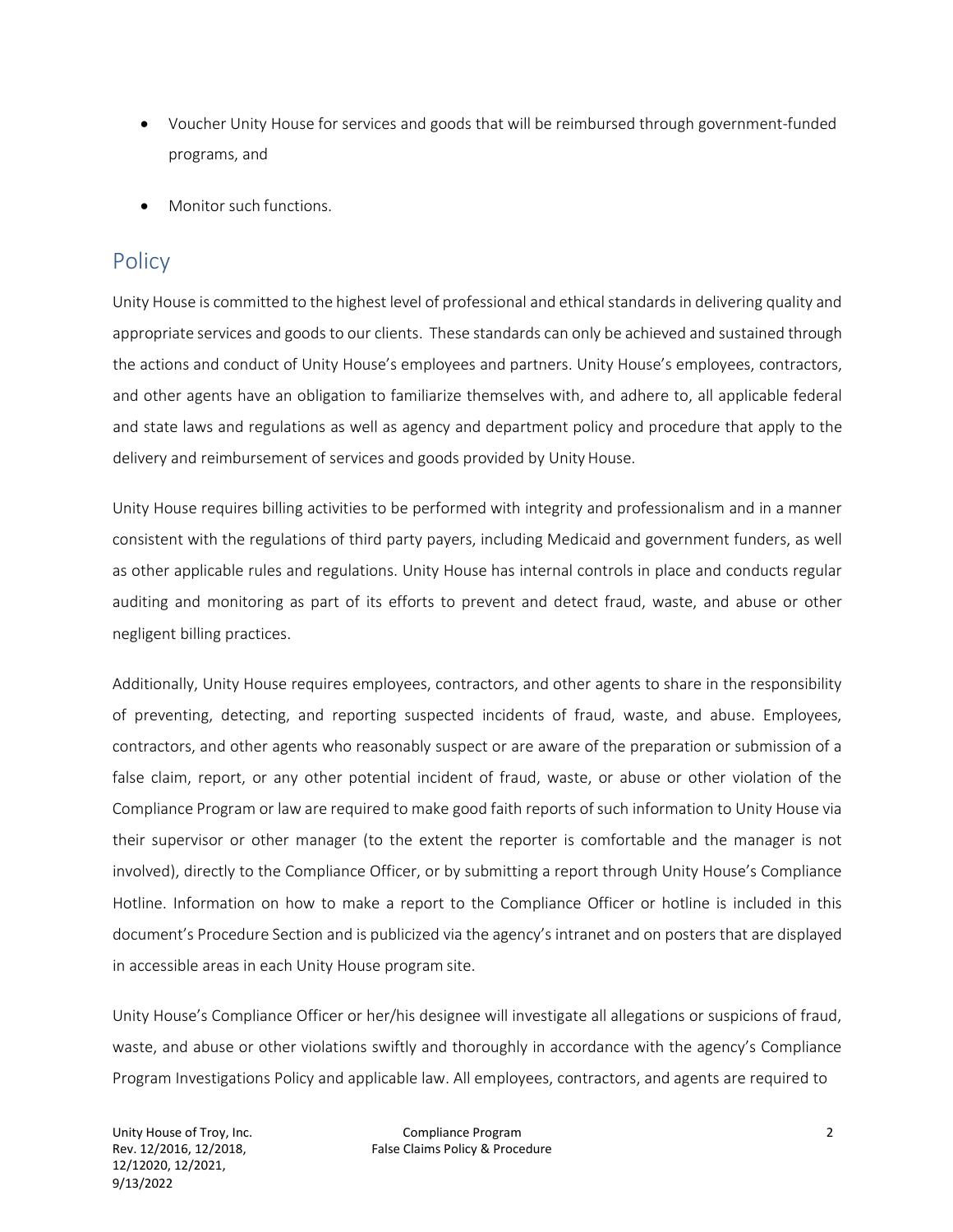assist in investigations as needed. Unity House will make every effort to correct and prevent any wrongdoing.

In accordance with Unity House's Compliance Program Discipline Policy and other applicable policy, failure to report, disclose, and/or assist in an investigation of fraud, waste, or abuse or other violation is a breach of the employee, contractor, or agent's obligation to Unity House and may result in disciplinary action up to and including termination.

In accordance with the Non-Intimidation and Non-Retaliation Policy and applicable law, Unity House will not retaliate against employees who, in good faith, bring forth claims of suspected fraud, waste, or abuse or other violation. Any employee who commits or condones any form of intimidation or retaliation will be subject to disciplinary action up to and including termination.

Unity House is committed to training, educating, and empowering its employees, contractors, and agents to detect, prevent, and report suspected incidents of fraud, waste, and abuse. In accordance with the Compliance Program Training and Education Policy, annual compliance training is mandatory for all employees, volunteers, managers, board members, and other agents and will, in part, cover false claims, whistleblower protections, and this policy and procedure.

Unity House will provide a copy of this policy to all employees, contractors, and agents covered by it and collect a signed acknowledgment. As required by the DRA of 2005, detailed information of the relevant statutes is included in this document and a plain language discussion of these laws is attached in the appendix, beginning on page 12.

Any questions about this policy, procedure, or other information presented in this document should be directed to the employee's supervisor or to the Compliance Officer.

## Procedure

All employees have an affirmative duty and responsibility for reporting reasonably suspected misconduct and wrongdoing including violations of the federal or state false claims provisions, other applicable rules, regulations or laws, agency policy or procedure, or Unity House's Compliance Program or Code of Conduct. All suspected violations must be reported immediately to the employee's supervisor who will make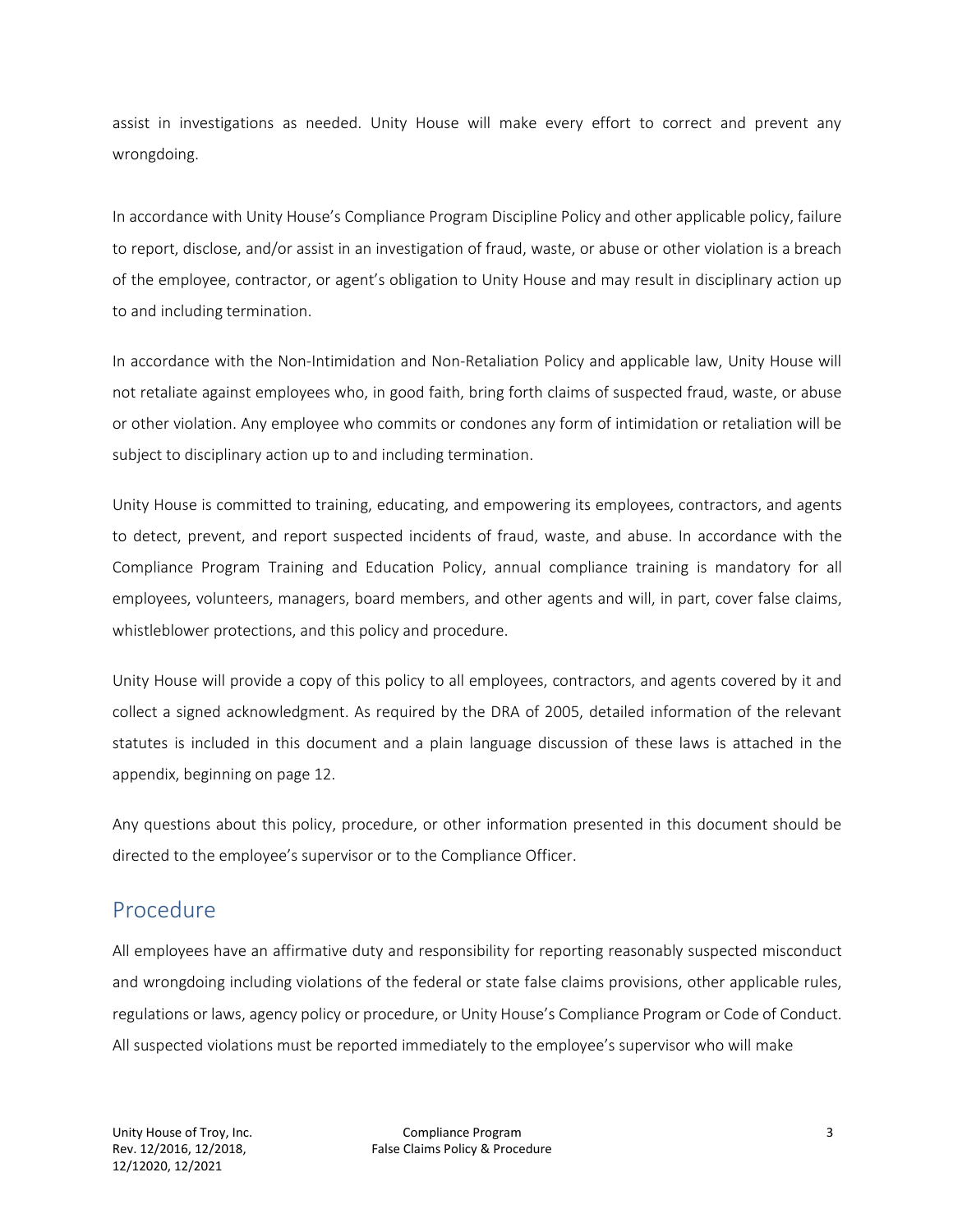concurrent notification to the Compliance Officer, to the Compliance Officer alone, or to Unity House's Compliance Hotline.

Employees, contractors, or agents can make a report by:

- Contacting their supervisor or another manager (to the extent they are not involved). The manager will make concurrent notification to the Compliance Officer.
- Contacting the Compliance Program directly. Confidential method.

Colleen Hanaway Seeley, Compliance Officer 2431 6th Avenue, 4<sup>th</sup> floor Troy, NY 12180 (p) 518.687.1591 (c) 518.269.0892 (e) [CSeeley@unityhouseny.org](mailto:ARyan@unityhouseny.org)

• Accessing Unity House's confidential Compliance Hotline. This option is available 24 hours/day 365 days/year. The Hotline is operated by Lighthouse Services, an impartial third party vendor, and offers confidential and anonymous reporting services. When a report is made to the Compliance Hotline, Lighthouse notifies the Compliance Officer. All reports to the Compliance Hotline will be kept strictly confidential, unless the matter is turned over to law enforcement. Confidential means the Compliance Officer is the only person who will know the identity of the reporter. If a report made to the Compliance Hotline requires an investigation, the Compliance Officer will not specifically identify the reporter and will make all efforts to protect the reporter's identity throughout the course of the investigation.

Reporters may also choose to make an anonymous report to the Compliance Hotline. In such instances, no identifying information about the reporter is collected, and Lighthouse notifies the Compliance Officer of the content of the report only. Anonymous reports will still be investigated as warranted.

o Lighthouse's Toll-Free Hotline: (800) 401-8004 (English speaking)

Unity House of Troy, Inc. Rev. 12/2016, 12/2018, 12/12020, 12/2021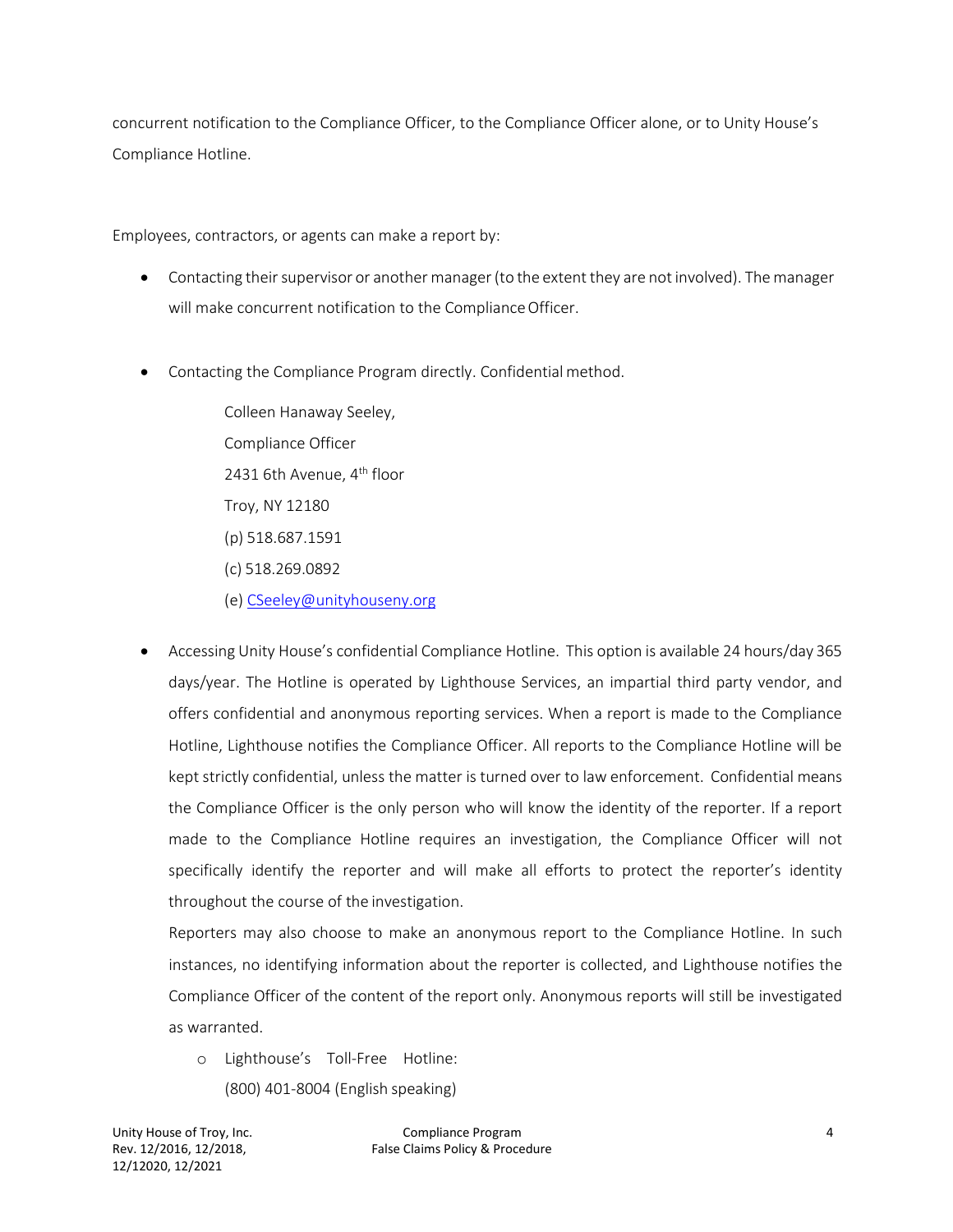#### (800) 216-1288 (Spanish speaking)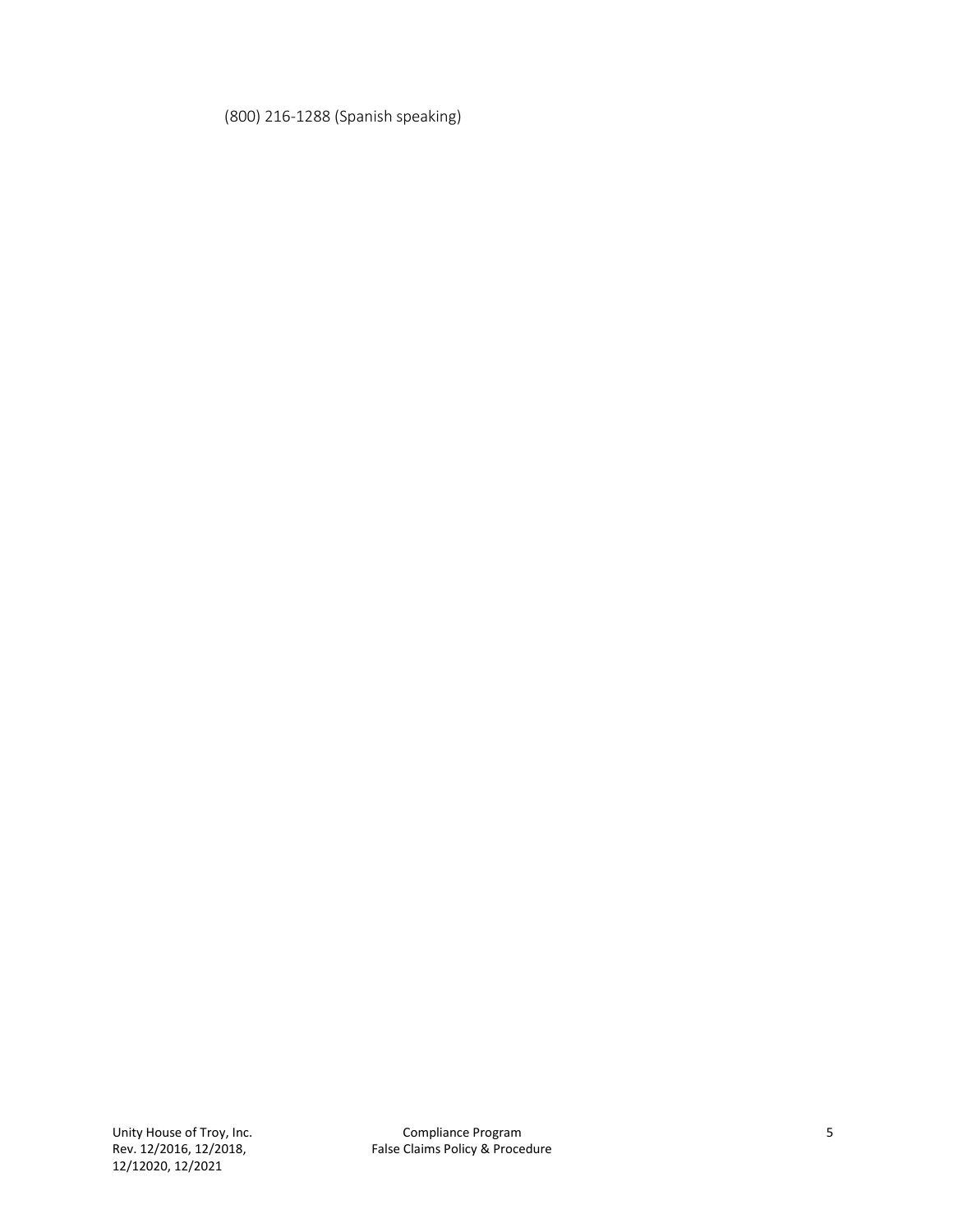- o Lighthouse's Hotline on the Web: <http://www.lighthouse-services.com/unityhouseny>
- o Lighthouse's Hotline via E-mail: [reports@lighthouse-services.com \(](mailto:reports@lighthouse-services.com)must include "Unity House" in the report)
- o Lighthouse's Hotline via Fax:

(215) 689-3885 (must include "Unity House" in the report)

When a report is made to the Compliance Program, the individual who received the report will address the communication within  $1 - 2$  business days. The Compliance Officer will decide if an investigation is warranted, and any subsequent investigations will proceed in accordance with the Compliance Program Investigation Policy. If an employee or agent believes management is not responding to his/her report within a reasonable amount of time or believes management may be involved, the employee or agent should report the concern directly to the Compliance Officer. If the employee believes the Compliance Officer is not responding within a reasonable amount of time, the employee or agent should contact the Chief Executive Officer or Board of Directors. The employee or agent retains the right to report his or her suspicions to any government entity.

Employees who, in good faith, report a possible violation in accordancewith this policy will not be subjected to retaliation or intimidation. Please see the Compliance Program's Non-Retaliation & Non-Intimidation Policy for more information. "Good faith" means the report was made with honest intent and motive – that the employee or agent had a sincere and reasonable belief that a violation may have occurred. Reporting can be made in good faith but be wrong about thefacts.

If it is found through the course of the investigation that an employee made a report in bad faith - that they knew the report was false or misleading - the employee will be subject to appropriate disciplinary action up to and including termination, in accordance with the Discipline Policy. Some examples of bad faith reporting include reporting another employee solely as an act of retaliation or for personalgain.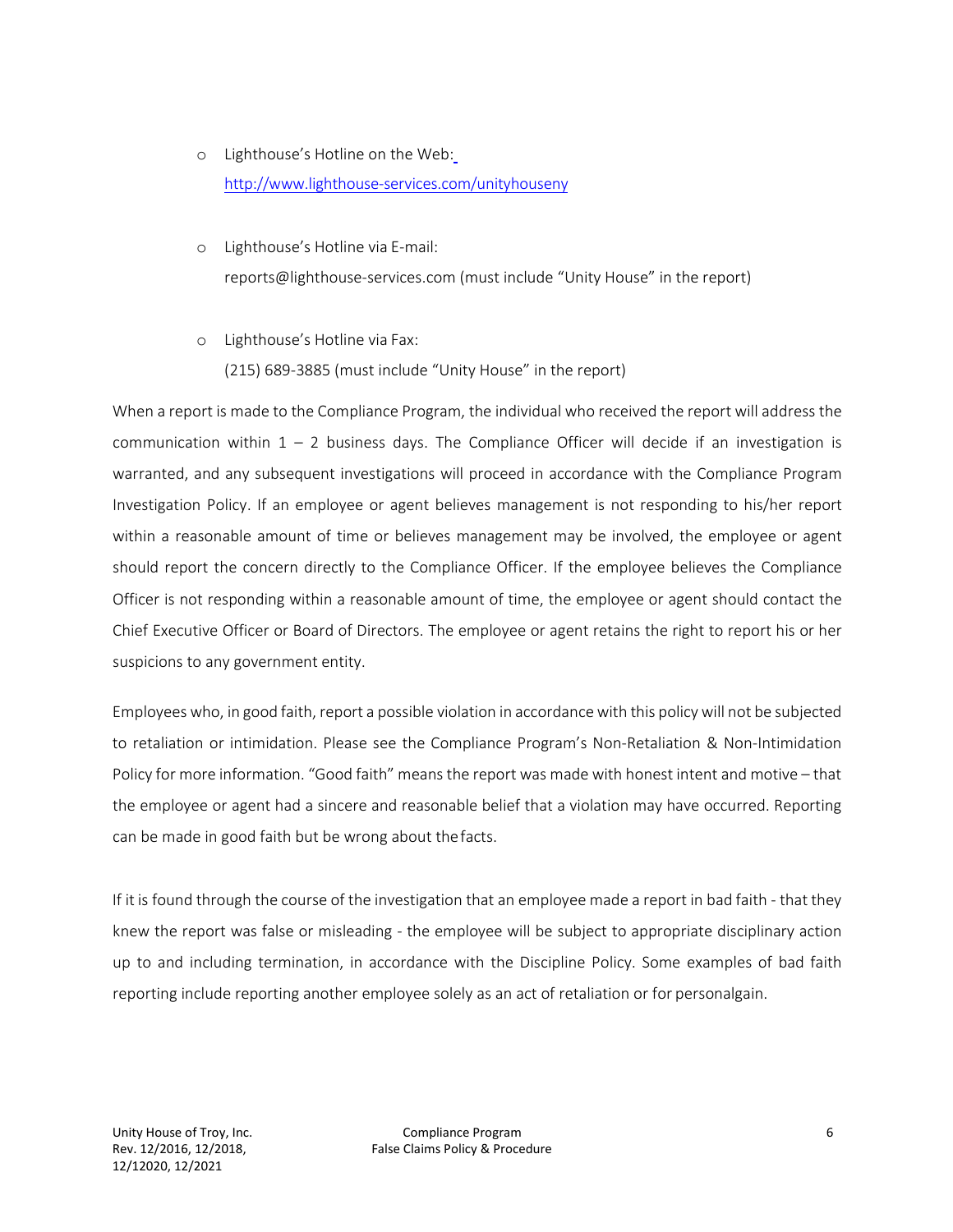## Fraud, Waste, and Abuse Defined

#### Fraud

An intentional deception or misrepresentation made by a person with the knowledge that the deception could result in some unauthorized benefit to himself or some other person. It includes any act that constitutes fraud under applicable Federal or State law.

#### **Waste**

The overutilization or inappropriate utilization of services and misuse of resources, and typically is not a criminal or intentional act.

#### Abuse

Practices that are inconsistent with sound fiscal, business, or professional practices, and result in an unnecessary cost to the healthcare or other federal program, or in reimbursement for services that are not necessary or allowed or that fail to meet professionally recognized standards of care. It also includes practices that result in unnecessary cost to the healthcare or other federalprogram.

## Deficit Reduction Act of 2005

The Deficit Reduction Act, in part, requires covered entities to provide detailed information about:

- The federal False Claims Act (FCA)
- The federal Program Fraud Civil Remedies Act
- Other federal and state laws pertaining to civil or criminal penalties for false claims and statements
- Any whistleblower protections provided under such laws
- The role of such laws in preventing and detecting fraud, waste, and abuse
- Policies and procedures of the provider for preventing and detecting fraud, waste, andabuse.

Additionally, the DRA requires that a covered entity include a discussion of the above laws and of the rights of employees to be protected as whistleblowers. Summaries of the federal and New York State False Claims Acts are set forth below. Please also see Appendix A. – Federal & State False Claim Laws on page 12 for additional information.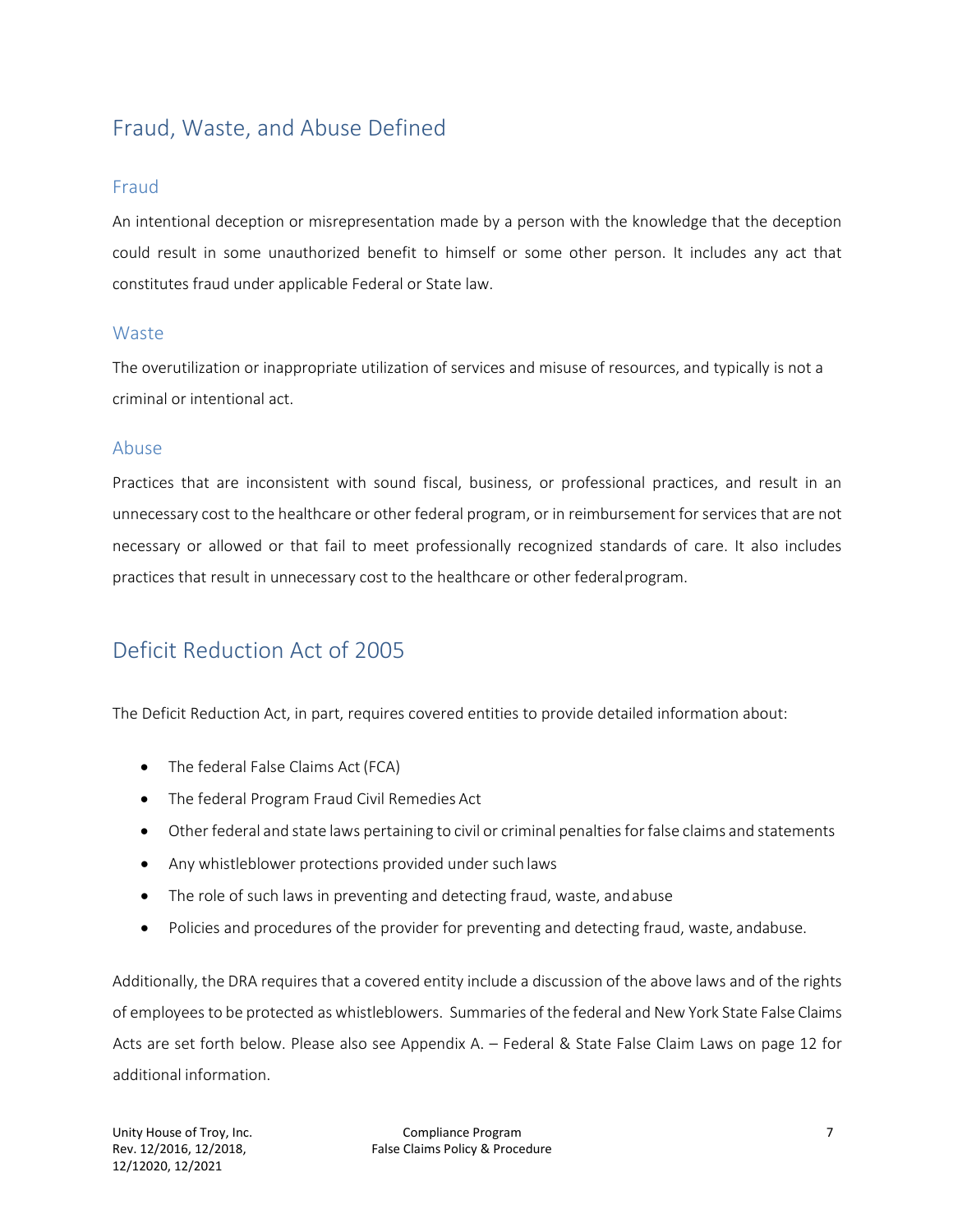## Federal False Claims Act (31 U.S.C. § 3729 et. seq.)

#### What it does:

Allows a civil action to be brought against an organization provider who:

- Knowingly presents, or causes to be presented, a false or fraudulent claim for payment or approval to any federal employee;
- Knowingly makes, uses, or causes to be made or used a false record or statement to get a false or fraudulent claim paid;
- Conspires to defraud the government by getting a false or fraudulent claim allowed or paid; or
- Knowingly uses (or causes to be used) a false record or statement to conceal, avoid, or decrease an obligation to pay money or transmit property to the federalgovernment.

A person acts knowingly if he or she:

- Has actual knowledge of the information,
- Acts in deliberate ignorance of the truth or falsity of the information,or
- Acts in reckless disregard of the truth or falsity of theinformation.

There is no requirement that the person specifically intends to defraud the government through his or her actions or had actual knowledge that the claim wasfalse.

A claim is any request or demand for money or property if the federal government provides any portion of the money or property in question. This includes requests or demands submitted to a contractor of the government as well as Medicaid claims.

#### Examples of a false claim:

- Knowingly billing or knowingly preparing to bill for services notrendered.
- Overbilling services.
- Misrepresenting the type of goods or services rendered.
- Violation of another law. Example: A claim was submitted appropriately, but the service was the result of an illegal relationship between a physician and the provider (kickbacks for referrals).
- Falsifying information in the medical record.
- Billing of medically unnecessary services.
- Billing for non-covered services.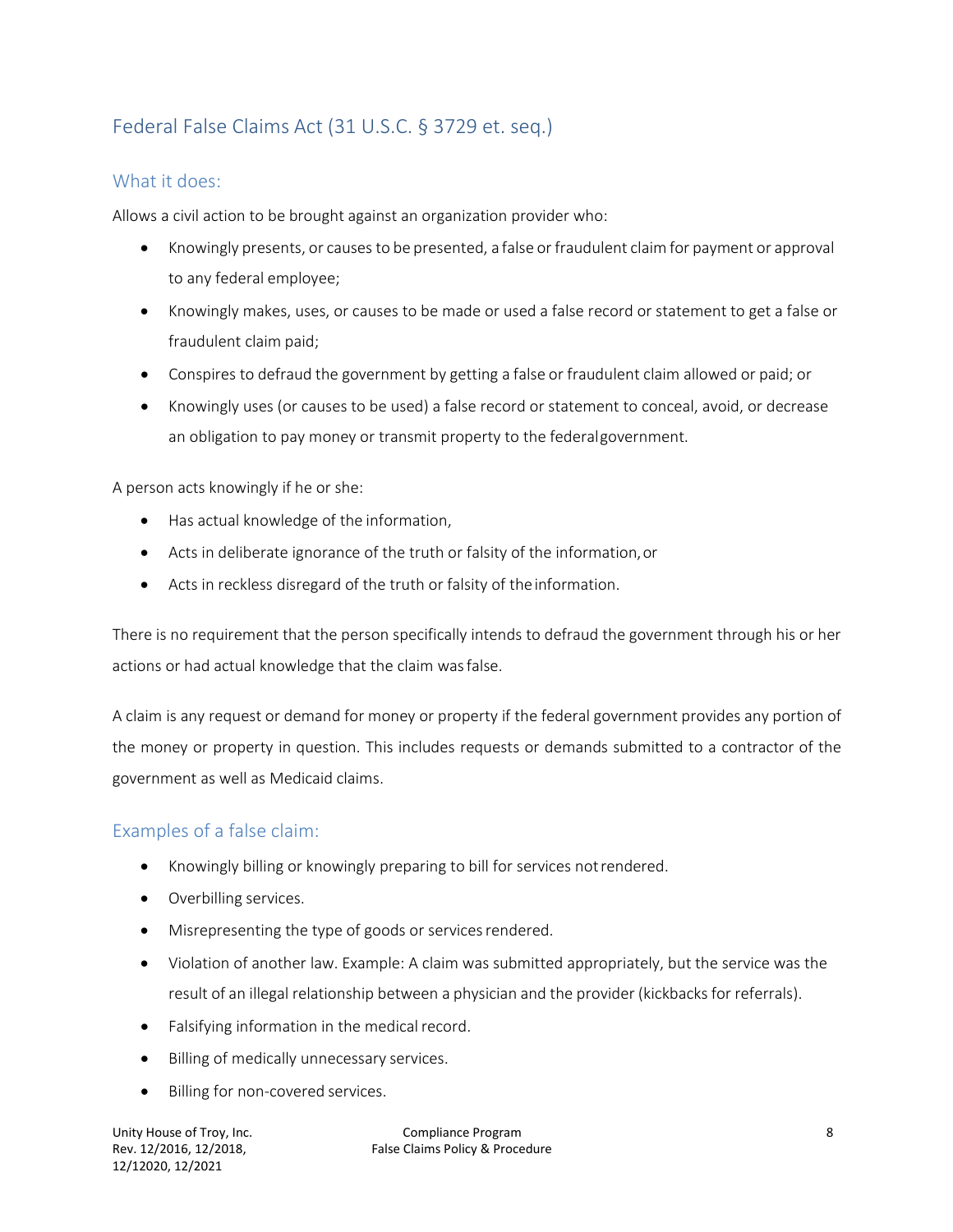• Billing for incorrect level of service.

The False Claims Act imposes liability on any person or entity that:

- Submits a claim to the federal government that he or she knows or should know isfalse,
- Submits a false record in order to obtain payment from the government, or
- Obtains money from the federal government to which it is not entitled and then uses false statements of records in order to retain the money (reverse falseclaim).

#### Remedies

A federal false claims action may be brought by the US Department of Justice Civil Division of the US Attorney's Office.

The Qui tam provision of the False Claims Act allows persons and entities with evidence of fraud against federal programs or contracts to sue the wrongdoer on behalf of the United States government. In other words, the individual files an action on behalf of the government. In such an action, the government would be the plaintiff and person who files the civil lawsuit would be the relator or qui tam plaintiff. The relator may receive an award of up to 30% of the damages realized by the government if (and after) the government recovers money from the defendant as a result of the lawsuit. Any person can be a relator or qui tam plaintiff, including employees or agents of Unity House.

Violation of the federal False Claims Act is punishable by a civil penalty of between \$10,781 and \$21,563 per false claim, plus three times the amount that the government was defrauded.

A statute of limitations says how much time may pass before an action may no longer be brought for violation of the law. Under the federal False Claims Act, the statute of limitations is six (6) years after the date of violation or three (3) years after the datewhen material facts are known orshould have been known by the government, but no later than ten (10) years after the date on which the violation was committed.

The submission of false claims may also give rise to criminal liability and/or subjection of a person or entity to exclusion from participation in federal healthcare programs, such as Medicaid and Medicare or other federal grant programs.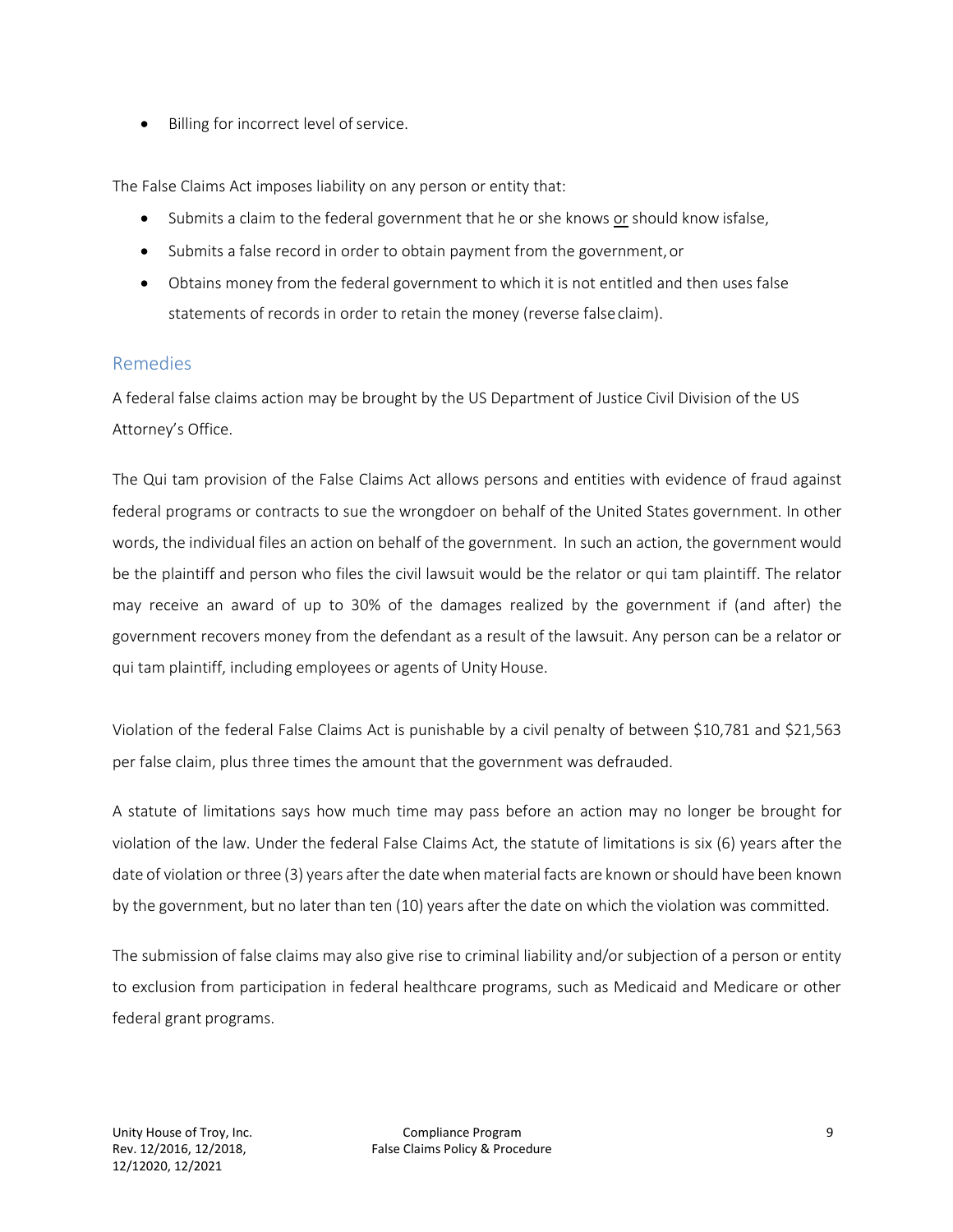#### Federal False Claims Act Anti-Retaliation Provision

The federal False Claims Act protects whistleblowers who expose companies, individuals, and contractors who defraud the government with respect to government funds, including federal health care programs and grant programs and payments from the government for goods and services. An employee who discovers wrongdoing that violates the federal False Claims Act and reports it in good faith is protected from being discharged, demoted, suspended, threatened, harassed or in any other manner discriminated against in the terms and conditions of employment by his or her employer because of lawful acts done by the employee, on behalf of his or her employer, of others in furtherance of the False Claims Act.

The anti-retaliation provision of the federal False Claims Act protects employees who engage in lawful acts in furtherance of a False Claims Act action. The protection against retaliation extends to whistleblowers whose allegations could legitimately support a federal False Claims Act case even if the case is never filed. However, the defendant must have some notice of the protected conduct, such as that the whistleblower was either taking action in furtherance of a qui tam action or assisting in an investigation or actions brought by the government. The whistleblower must also be able to show that the termination was in retaliation for the protected activities.

Any employee who is discharged, demoted, harassed, or otherwise discriminated against because of lawful acts by the employee in furtherance of an action under the federal False Claims Act is entitled to all relief necessary to make the employee whole, which may include reinstatement with comparable seniority as the whistleblower would have had but for the discrimination, double pay back, interest on back pay, and compensation for any special damages, including litigation costs and reasonable attorneys'fees.

## Federal Program Fraud Civil Remedies Act of 1986 (31 U.S.C. § 3801 et. seq.)

The Program Fraud Civil Remedies Act of 1986 ("Administrative Remedies for False Claims and Statements") allows for administrative recoveries by federal agencies. If a person presents or causes to be presented a claim or written statement that the person knows or has reason to know is false, fictitious, or fraudulent due to an assertion or omission to certain federal agencies (including the Department of Health and Human Services), then the agency receiving the claim may impose a penalty of up to \$10,781 (per claim or perstatement).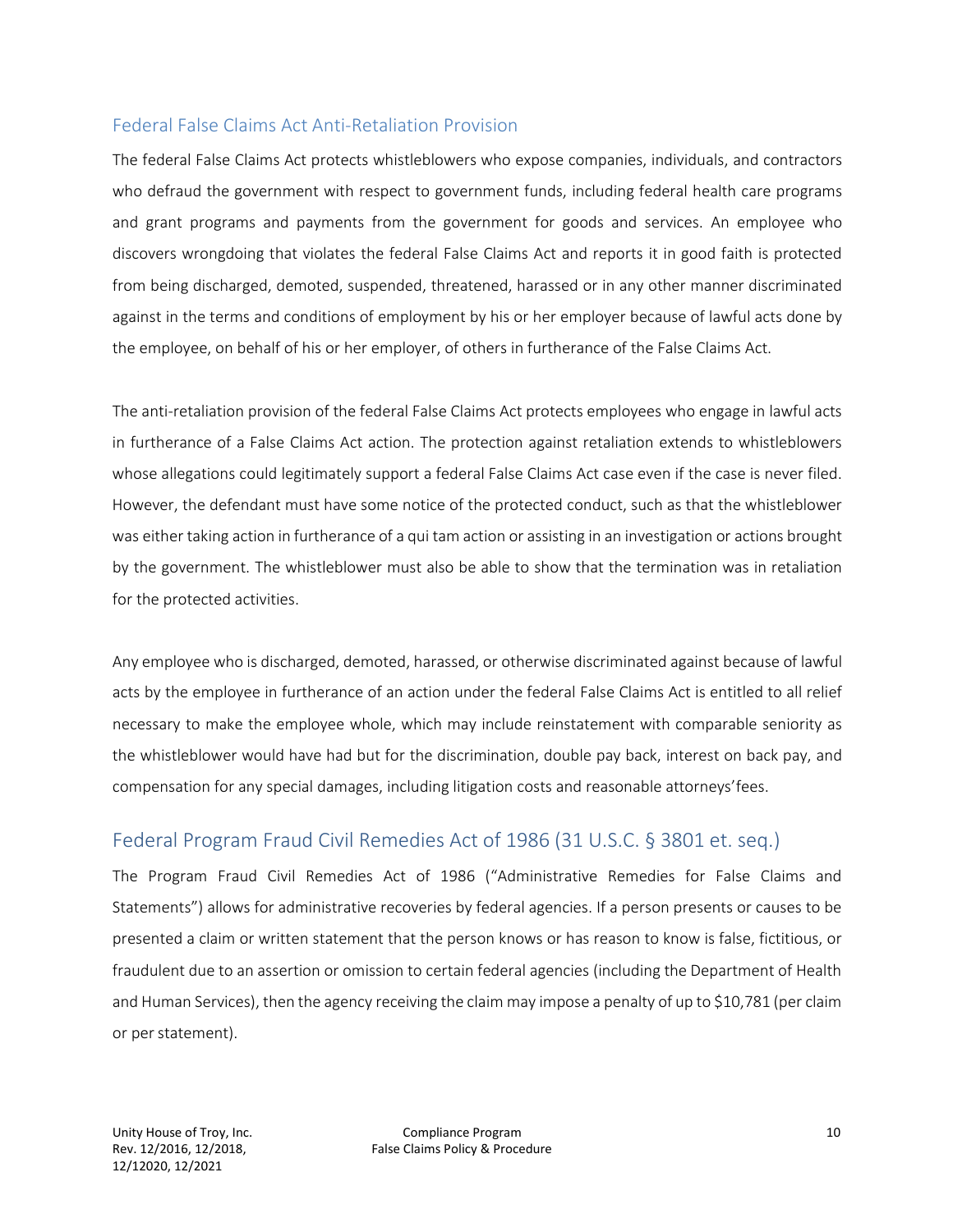The term "knows or has reason to know" is defined in the Act as a person who has actual knowledge of the information, acts in deliberate ignorance of the truth or falsity of the information, or acts in reckless disregard of the truth or falsity of the information. No proof of specific intent to defraud isrequired.

Unlike the False Claims Act, a violation of this law occurs when a claim is submitted, not when it is paid. Further, the determination of whether a claim is false as well as the imposition of fines and penalties is made by the administrative agency.

## New York State False Claims Act

The New York State False Claims Act is similar to the federal False Claims Act. Differences include:

- Both the Attorney General and local governments may bring actions to enforce the NYS False Claims Act.
- The penalties for violating the statute range from \$6,000 \$12,000 for each false claim and up to three (3) times the amount of actual damages sustained by NYS or the local government as a result of the prohibited conduct.

#### New York State Whistleblower Law

New York Labor Law Article 20-C, "Retaliatory Action by Employers," affords protections to employees who may notice and report inappropriate activities. Under this Article, an employer may not take any retaliatory personnel action against an employee because the employee:

- Discloses, or threatens to disclose (to a supervisor or to a public body) an activity, policy or practice of the employer that is in violation of law, rule, or regulation that creates and presents a substantial and specific danger to the public health or safety, or constitutes the crime of health care fraud, or that the employee reasonably believes, in good faith, constitutes improper quality of patient care;
- Provides information to or testifies before any public body conducting an investigation, hearing, or inquiry into any such violation of a law, rule, or regulation by such employer;or
- Objects to, or refuses to participate in any such activity, policy, or practice in violation of a law, rule, or regulation.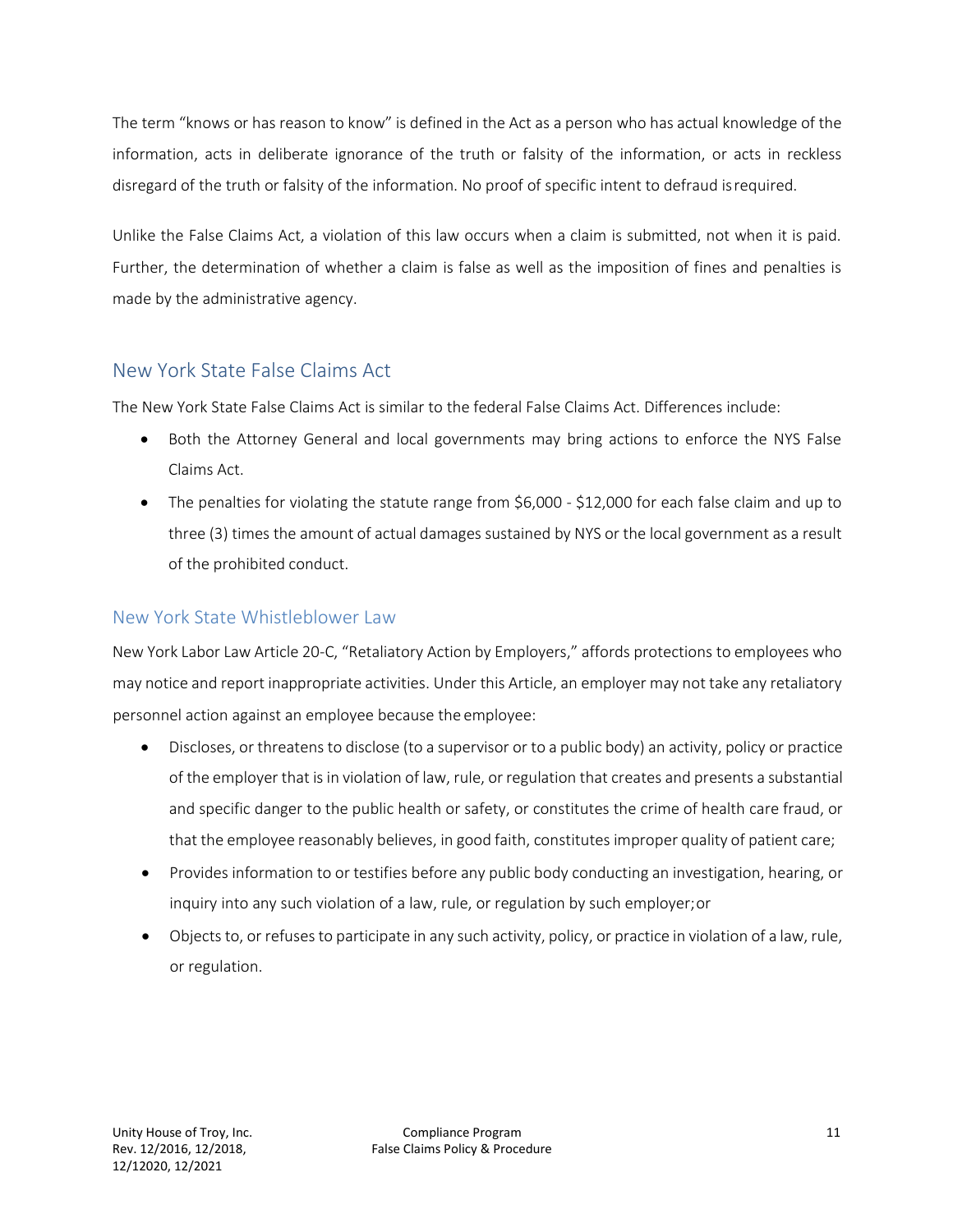"Improper quality of patient care" is defined as a practice, action, or failure to act of an employer that violates law and which relates to matters that may present a substantial and specific danger to public health or safety or a significant threat to the health of a specificpatient.

Employees must first bring the alleged violation to the employer's attention and give the employer a reasonable opportunity to correct the allegedly unlawful practice. However, there is no requirement to first notify the employer if the issue involves the improper quality of patient care and presents an imminent threat to public health or safety or to the health of a specific patient, and the whistleblower reasonably believes in good faith that reporting to the employer would not result in correctiveaction.

The law allows employees who are subject of retaliatory action to bring civil action in court seeking relief such as injunction prohibiting continued retaliation, reinstatement, back pay, and compensation of reasonable costs. Additionally, if an employer acts in bad faith against an employee whistleblower, and if the employee's complaint concerned the improper quality of patient care, the employer may be subject to civil penalty of an amount not to exceed \$10,000, which is paid to a New York State fund devoted to improving the quality of patient care.

The law also provides that employees who bring an action without basis in law or fact may be held liable to the employer for its attorney's fees and costs.

## $APPFNDIX A -$

## FEDERAL & STATE FALSE CLAIM LAWS

#### Unity House of Troy, Inc.

It is Unity House of Troy Inc.'s policy that all affected persons shall comply with all applicable Federal and New York State false claims laws and regulations. Unity House has instituted various policies and procedures to ensure compliance with these laws and to assist the agency in preventing fraud, waste and abuse in federal health care and grant programs.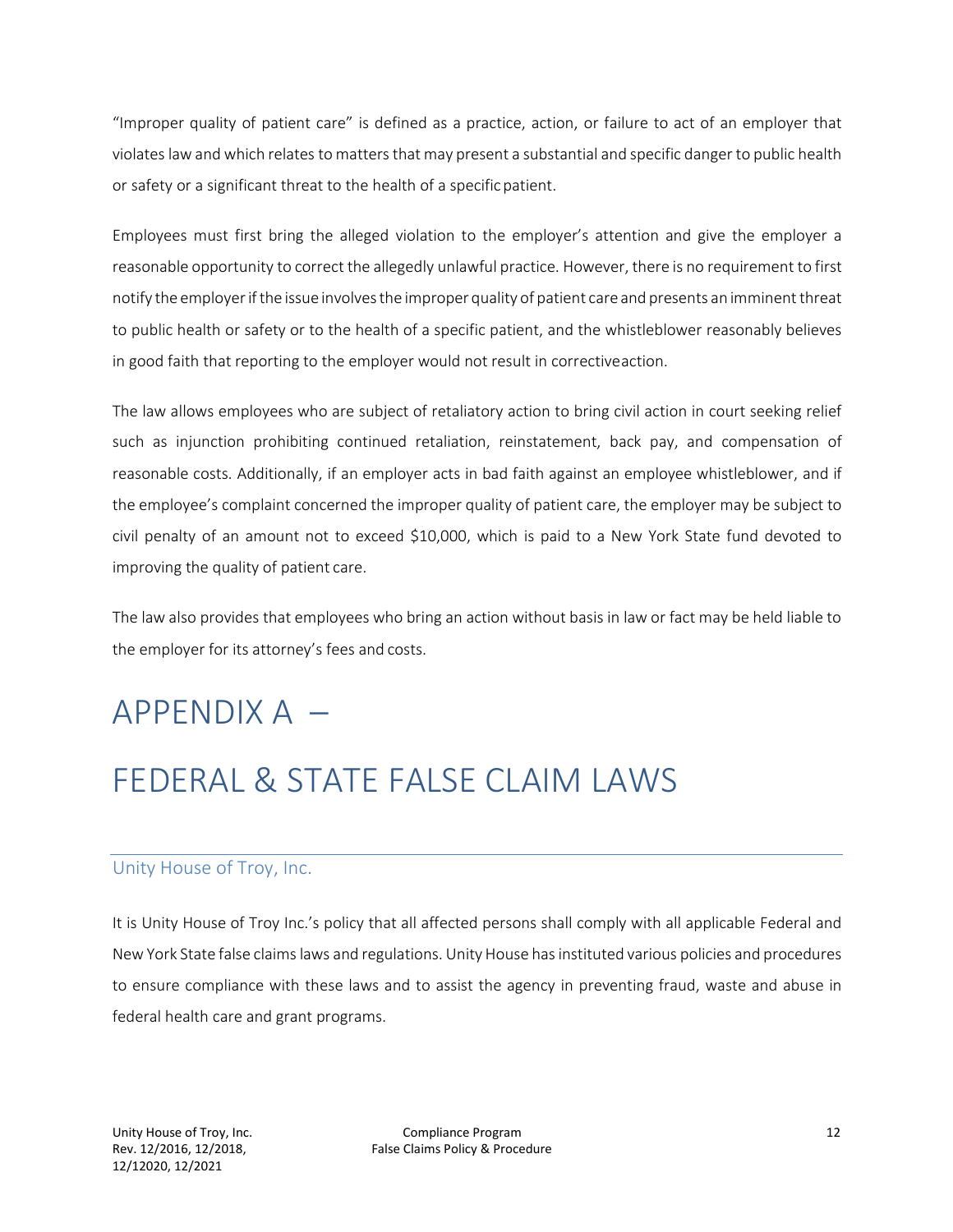As part of Unity House's Compliance Program and in accordance with the Deficit Reduction Act of 2005, affected persons shall receive training on these laws, which are also summarized below. Please note that the information below is intended to provide a summary of the applicable laws and should not be considered a comprehensive analysis of the laws or the various rules that may apply under them. If you have questions about the application of these laws, please consult with the Compliance Officer (who may confer with Unity House's legal counsel, as needed).

#### FEDERAL LAWS

#### False Claims Act (31 USC §§3729-3733)

The False Claims Act (FCA) provides, in pertinent part, that:

(1) Any person who:

- A. Knowingly presents, or causes to be presented, to an officer or employee of the United States Government or a member of the Armed Forces of the United States a false or fraudulent claim for payment or approval;
- B. Knowingly makes, uses, or causes to be made or used, a false record or statement to get a false or fraudulent claim paid or approved by theGovernment;
- C. Conspires to defraud the Government by getting a false or fraudulent claim paid or approved by the Government; or
- D. Knowingly makes, uses, or causes to be made or used, a false record or statement to conceal, avoid, or decrease an obligation to pay or transmit money or property to theGovernment,

Is liable to the United States Government for a civil penalty of not less than \$10,781 and not more than \$21,563 per claim, plus 3 times the amount of damages that the Government sustains because of the act of that person.

(2) For purposes of this section, the terms "knowing" and "knowingly" mean that a person, with respect to information:

- A. Has actual knowledge of the information;
- B. Acts in deliberate ignorance of the truth or falsity of the information;or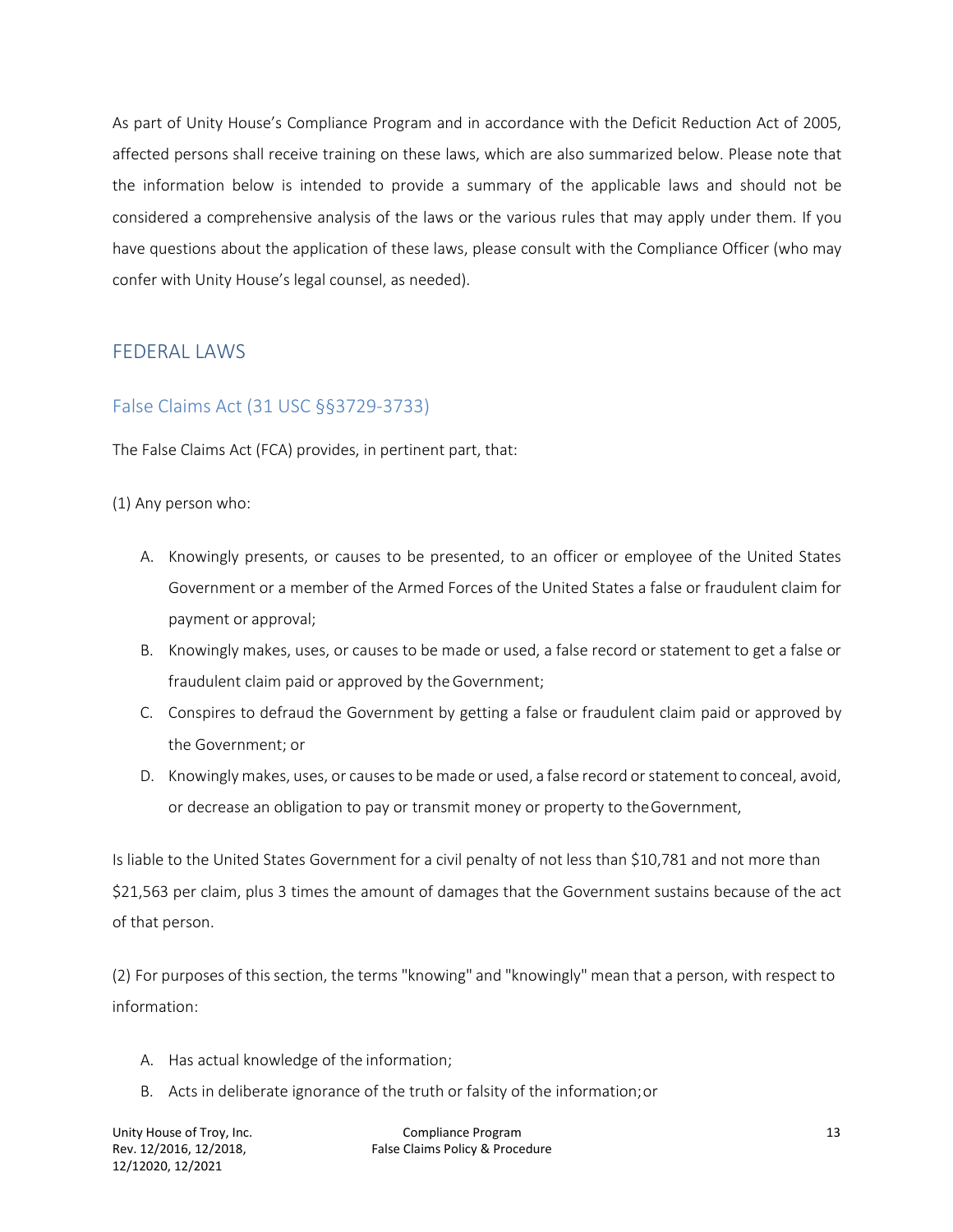C. Acts in reckless disregard of the truth or falsity of the information, and no proof of specific intent to defraud is required (31 U.S.C. §3729).

While the FCA imposes liability when the claimant acts "knowingly," it does not require that the person submitting the claim have actual knowledge that the claim is false. A person who acts in reckless disregard or in deliberate ignorance of the truth or falsity of the information can also be found liable under the FCA (31 U.S.C. §3729(b)).

In sum, the FCA imposes liability on any person who submits a claim to the federal government that he or she knows (or should know) is false. An example may be a provider who submits a bill to Medicaid for medical services that are known to have not been provided.

The FCA also imposes liability on an individual who may knowingly submit a false record in order to obtain payment from the government. An example of this may include a government contractor who submits records that he knows (or should know) are false and that indicate compliance with certain contractual or regulatory requirements.

The third area of liability includes those instances in which someone may obtain money from the federal government to which he/she may not be entitled, and then uses false statements or records in order to retain the money. An example of this so-called "reverse false claim" may include a hospital that obtains interim payments from Medicare throughout the year and then knowingly files a false cost report at the end of the year in order to avoid making a refund to the Medicare program.

In addition to its substantive provisions, the FCA provides that private parties may bring an action on behalf of the United States (31 U.S.C. §3730 (b)). These private parties, known as "qui tam relators," may share in a percentage of the proceeds from an FCA action orsettlement.

Section §3730(d)(1) of the FCA provides, with some exceptions, that a qui tam relator, when the Government has intervened in the lawsuit, shall receive at least 15 percent but not more than 25 percent of the proceeds of the FCA action depending upon the extent to which the relatorsubstantially contributed to the prosecution of the action. When the Government does not intervene, section §3730(d)(2) provides that the relator shall receive an amount that the court decides is reasonable and shall be not less than 25 percent and not more than 30 percent.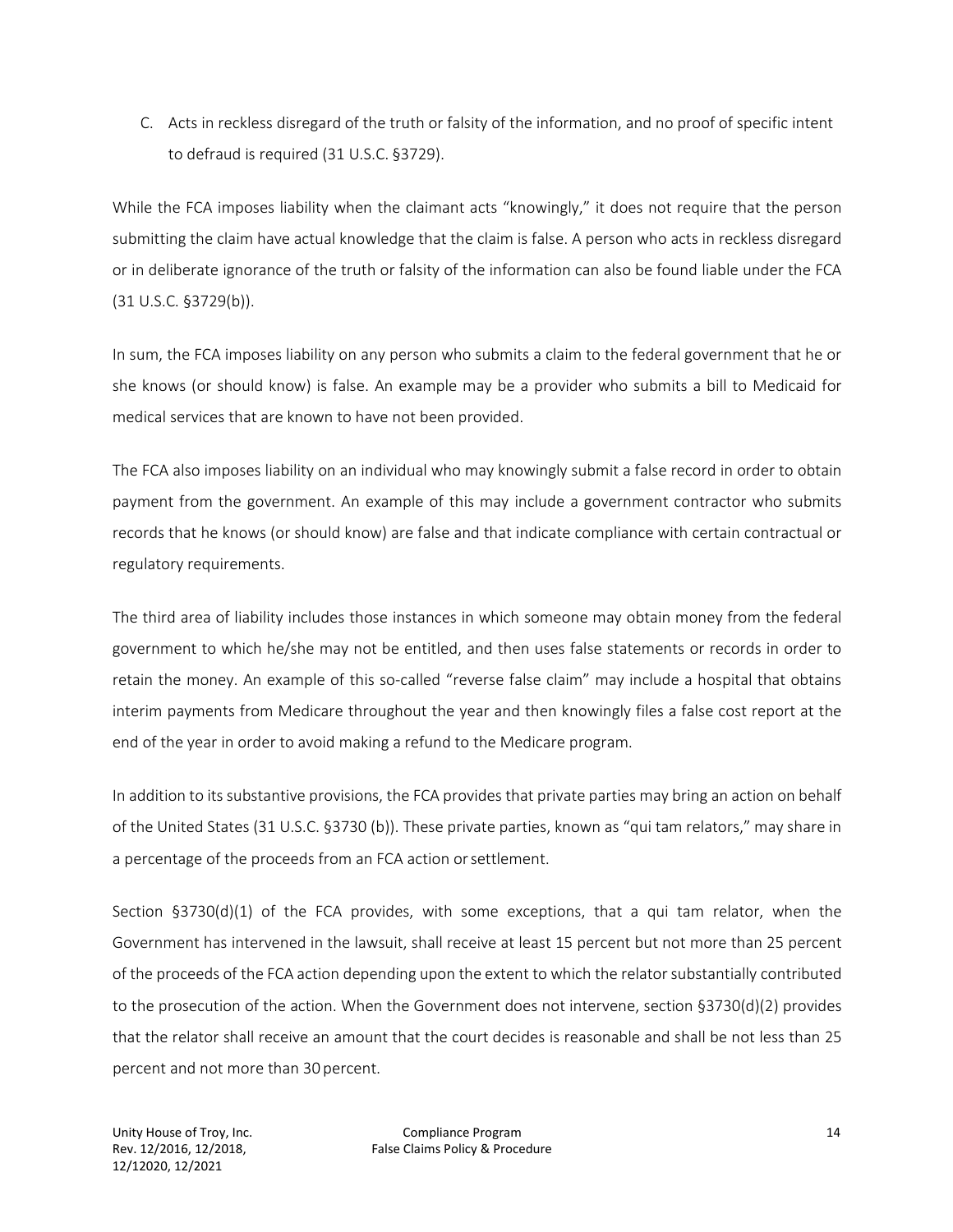#### Administrative Remedies for False Claims (31 USC Ch. 38. §§ 3801 – 3812)

This statute allows for administrative recoveries by federal agencies. If a person submits a claim that the person knowsisfalse or containsfalse information or omits material information, then the agency receiving the claim may impose a penalty of up to \$10,781 for each claim. The agency may also recover twice the amount of the claim.

Unlike the FCA, a violation of this law occurs when a false claim is submitted, not when it is paid. Also, unlike the FCA, the determination of whether a claim is false, and the imposition of fines and penalties are made by the administrative agency, rather than by the prosecution in the federal courtsystem.

#### FEDERAL WHISTLEBLOWER PROTECTIONS

#### Whistleblower Defined

"Whistleblowing" is generally defined as the disclosure of mismanagement, corruption, illegality or some other wrongdoing made by a person (usually an employee in a government agency or private enterprise) to the public or to those in authority. The person making the disclosure is often referred to as the "Whistleblower".

#### Federal False Claims Act Provision

The False Claims Act prohibits discrimination by an employer against any employee for taking lawful actions under the False Claims Act. Any employee who is discharged, demoted, harassed, or otherwise discriminated against because of lawful acts by the employee in False Claims actions is entitled to all relief necessary to make the employee whole. Such relief may include reinstatement, double back pay, and compensation for any special damages, including litigation costs and reasonable attorneyfees.

#### Occupational Safety & Health Act of 1970 (29 U.S.C. § 660 (c); 29 C.F.R. § 1904.36, 1977.3-

#### 4)

Occupational Safety and Health Act of 1970 created the Occupational Safety and Health Administration (OSHA) within the Department of Labor in order to reduce workplace hazards and implement safety and health programs. The federal agency, OSHA, sets and enforces workplace safety standards. The act prohibits an employer from discharging or discriminating against any employee who has exercised a right,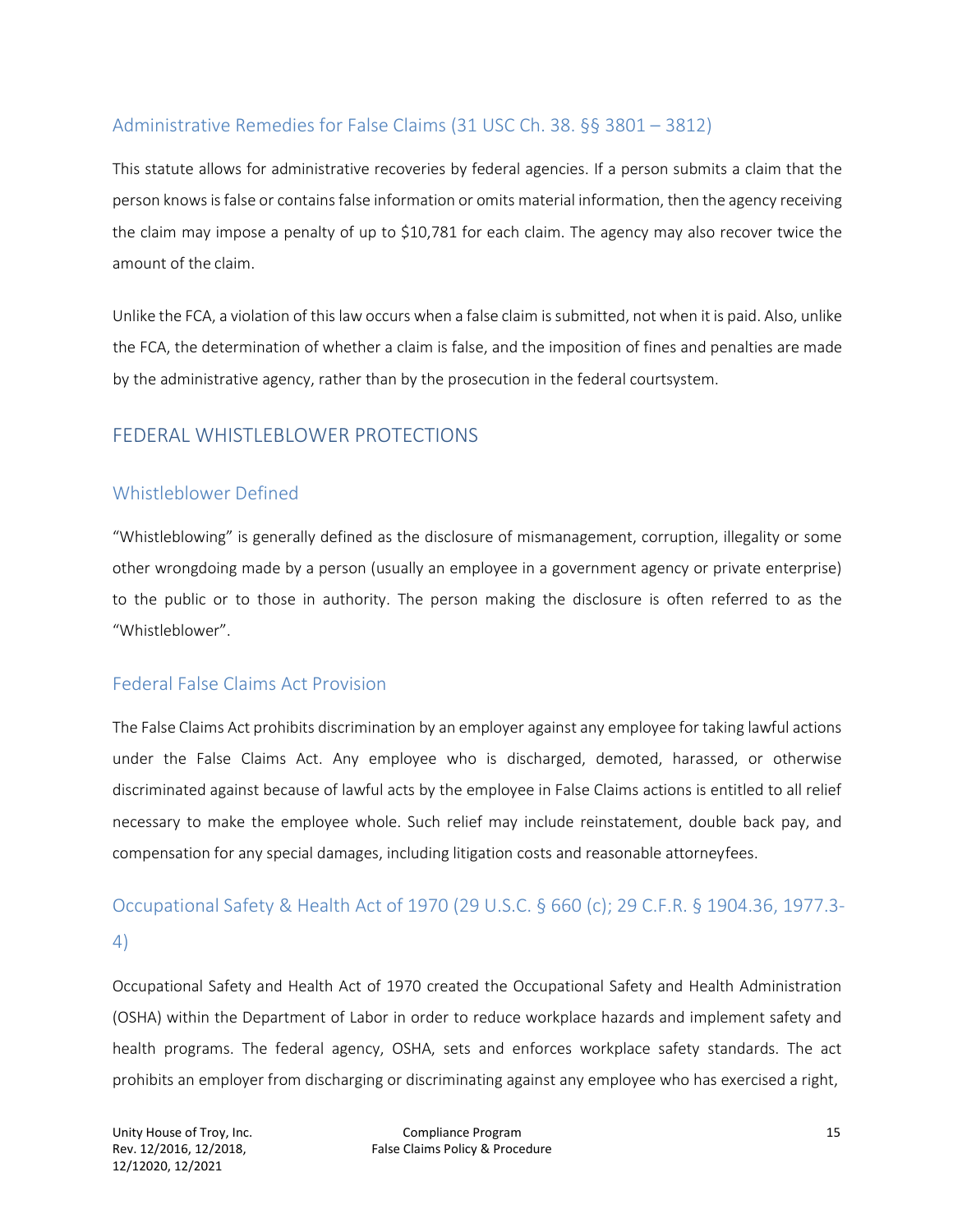made a complaint, or participated in an investigation or proceeding under or related to the act and establishes a procedure for relief.

#### Health Insurance Portability & Accountability Act (45 C.F.R. § 164.530 (g)

Health Insurance Portability and Accountability Act of 1996 (HIPAA) directed the United States Department of Health and Human Services to establish standards for the privacy and security of protected health information, among other things. In addition to protecting individuals who exercised a right under the act, HIPAA prohibits all covered entities from engaging in intimidating or retaliatory acts against any individual who refused to violate HIPAA or who has filed a complaint, participated in an investigation, compliance review, proceeding, or hearing under HIPAA.

#### Patient Safety & Quality Improvement Act of 2005 (42 U.S.C. § 299 et seq.)

The Patient Safety & Quality Improvement Act of 2005 establishes confidential reporting structure in which health care professionals and entities can voluntarily report information on errors in order to facilitate data analysis and encourage the development of patient safety improvementsstrategies.

Whistleblower Protection - The bill clearly prohibits any adverse employment action against any individual that in good faith reported information.

#### Age Discrimination Act of 1975 (29 U.S.C. § 623 (d); 45 C.F.R. § 90.46)

Age Discrimination Act of 1975 prohibits any entity receiving Federal assistance, such as payments under the Medicare program, from discriminating against any individual on the basis of age. The act also prohibits an employer from discriminating, intimidating, or retaliating against any employee or applicant that opposes performing an unlawful practice under the act or makes a charge, testifies, assists or participates in an investigation or proceeding under the act.

#### Rehabilitation Act of 1973, Section 504 (29 U.S.C. § 794; 45 C.F.R. § 84.6-7)

Rehabilitation Act of 1973, Section 504, prohibits discrimination against any individual with a disability by any entity that receives Federal financial assistance, such as payments under the Medicaid program. The law requires employers to adopt a grievance procedure for employees and allows for sanctions against person who had the ability to exercise control over the person whodiscriminated.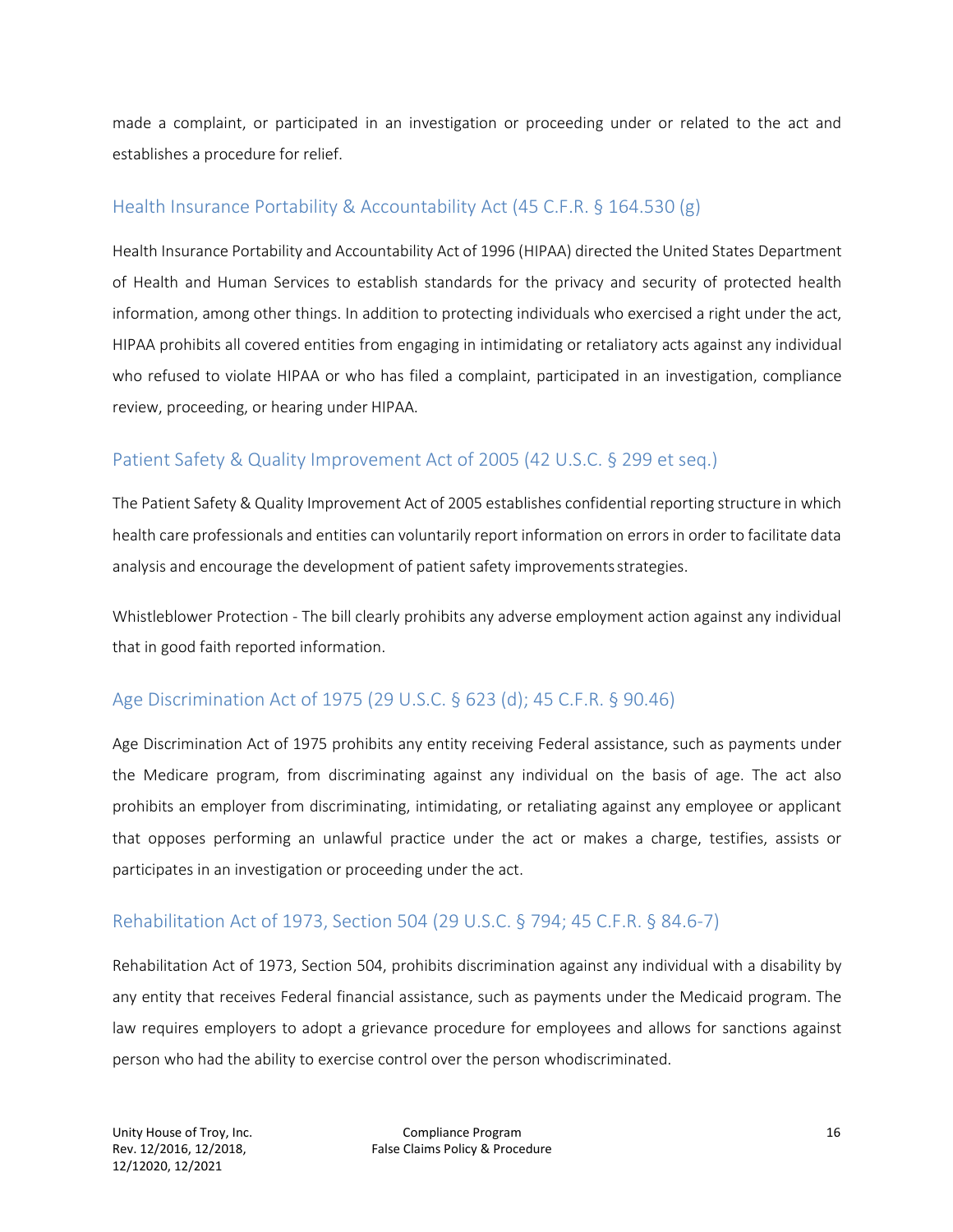#### Americans with Disabilities Act (42 U.S.C. § 12203; 29 C.F.R. § 1630.12)

Americans with Disabilities Act prohibits any employer with 15 or more employees from discriminating against any individual with a disability in any employment practice including hiring, firing, advancement, training, and compensation. The act prohibits retaliation, coercion, interference, or intimidation in relation to any right provided or protected under the act.

#### Fair Labor Standards Act (29 U.S.C. § 215(a)(3)

Fair Labor Standards Act establishes minimum standards for fair pay and hours for employees and applies to most employers in the country. The act also prohibits employers from discharging or discriminating in any manner against any employee that has filed a complaint or participated in any investigation or proceeding under the act.

#### Family Medical Leave Act (29 U.S.C § 2615; 29 C.F.R. § 825.220)

Family Medical Leave Act requires employers with at least 50 employees to grant eligible employees up to 12 workweeks of unpaid leave during a 12-month period to tend to a medical condition of the employee or to the employee's family. The act prohibits discrimination, interference, or retaliation against any individual whether or not an employee, who exercised rights, made inquiries, filed a complaint, or participated in an investigation under this act.

#### NEW YORK STATE LAWS

New York's false claims laws fall into two categories: civil and administrative and criminal laws. Some apply to recipient false claims and some apply to provider false claims, and, while most are specific to healthcare or Medicaid, some of the "common law" crimes apply to areas of interaction with thegovernment.

#### CIVIL AND ADMINISTRATIVE LAWS

#### NY False Claims Act (State Finance Law, §§187-194)

The NY False Claims Act (NY FCA) closely tracts the Federal False Claims Act. It imposes penalties and fines on individuals and entities that file false or fraudulent claims for payment from any state or local government, including health care programs such as Medicaid. The penalty for filing a false claim to New York State is \$6,000 -\$12,000 per claim, and the recoverable damages are between two and three times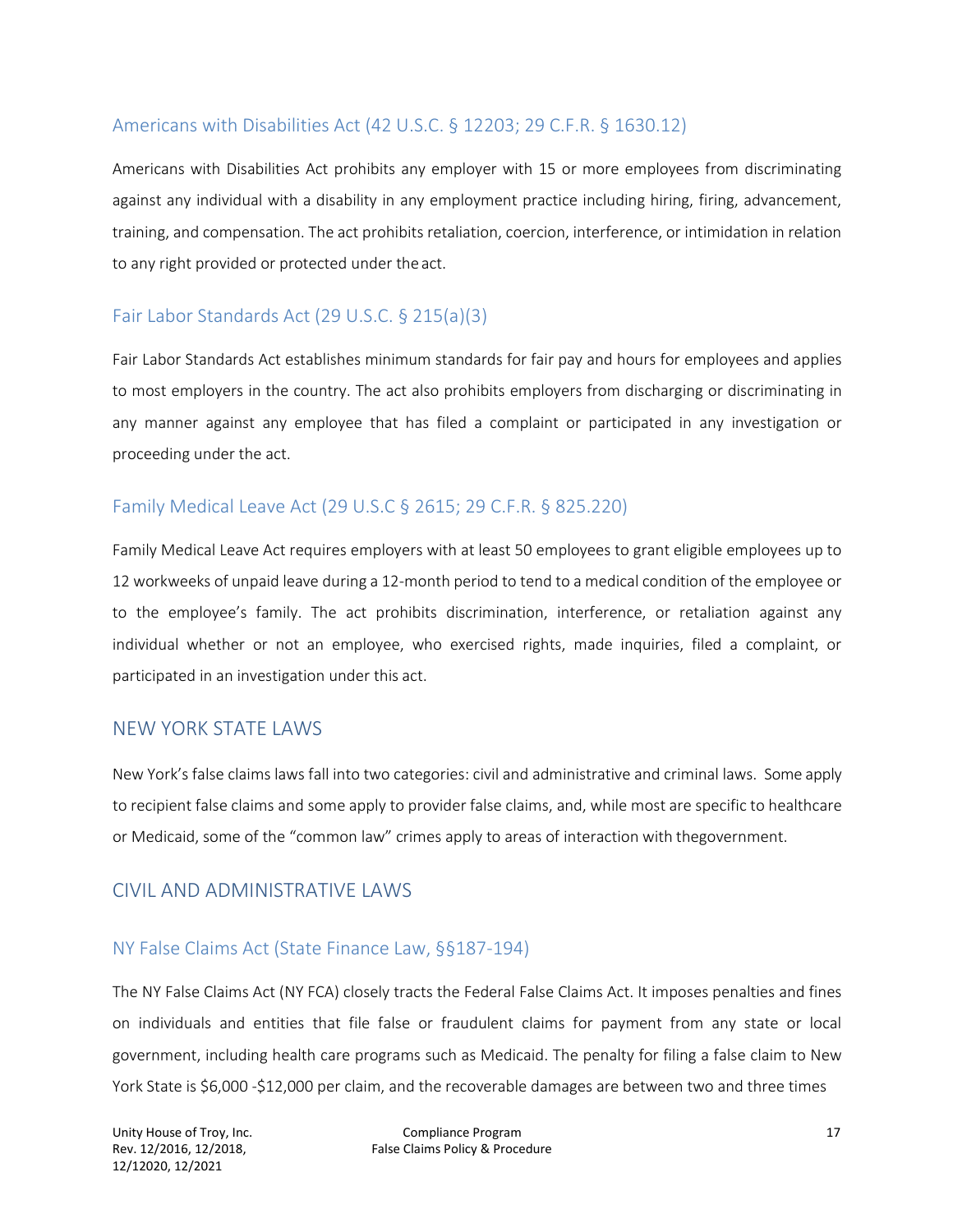the value of the amount falsely received. In addition, the false claim filer may have to pay the government's legal fees.

The NY FCA allows private individuals (as qui tam plaintiffs) to file lawsuits in state court as if they were state or local government parties. If the suit eventually concludes with payments back to the government, the person who started the case can recover 25-30% of the proceeds if the government did not participate in the suit or 15-25% if the government did participate in thesuit.

#### Social Services Law §145-b False Statements

It is a violation to knowingly obtain or attempt to obtain payment for items or services furnished under any Social Services program, including Medicaid, by use of a false statement, deliberate concealment, or other fraudulent scheme or device. The State or the local Social Services district may recover three times the amount incorrectly paid. In addition, the Department of Health may impose a civil penalty of up to \$2,000 per violation. If repeat violations occur within 5 years, a penalty up to \$10,000 for each item or service determined to involve a case where the provider knew or should have known that an overpayment has been identified, but does not report, return and explain it as required by SSL § 363-d. The potential penalty increases to up to \$30,000 for each item or service where a penalty has been imposed within the previous 5 years.

#### Social Services Law §145-c Sanctions

If any person applies for or receives public assistance, including Medicaid, by intentionally making a false or misleading statement, or intending to do so, the person's or the person's family's needs are not taken into account for 6 months if a first offense, 12 months if a second (or once if benefits received are over \$3,900), and five years for four or more offenses.

#### CRIMINAL LAWS

#### Social Services Law §145, Penalties

Any person who submits false statements or deliberately conceals material information in order to receive public assistance, including Medicaid, is guilty of a misdemeanor.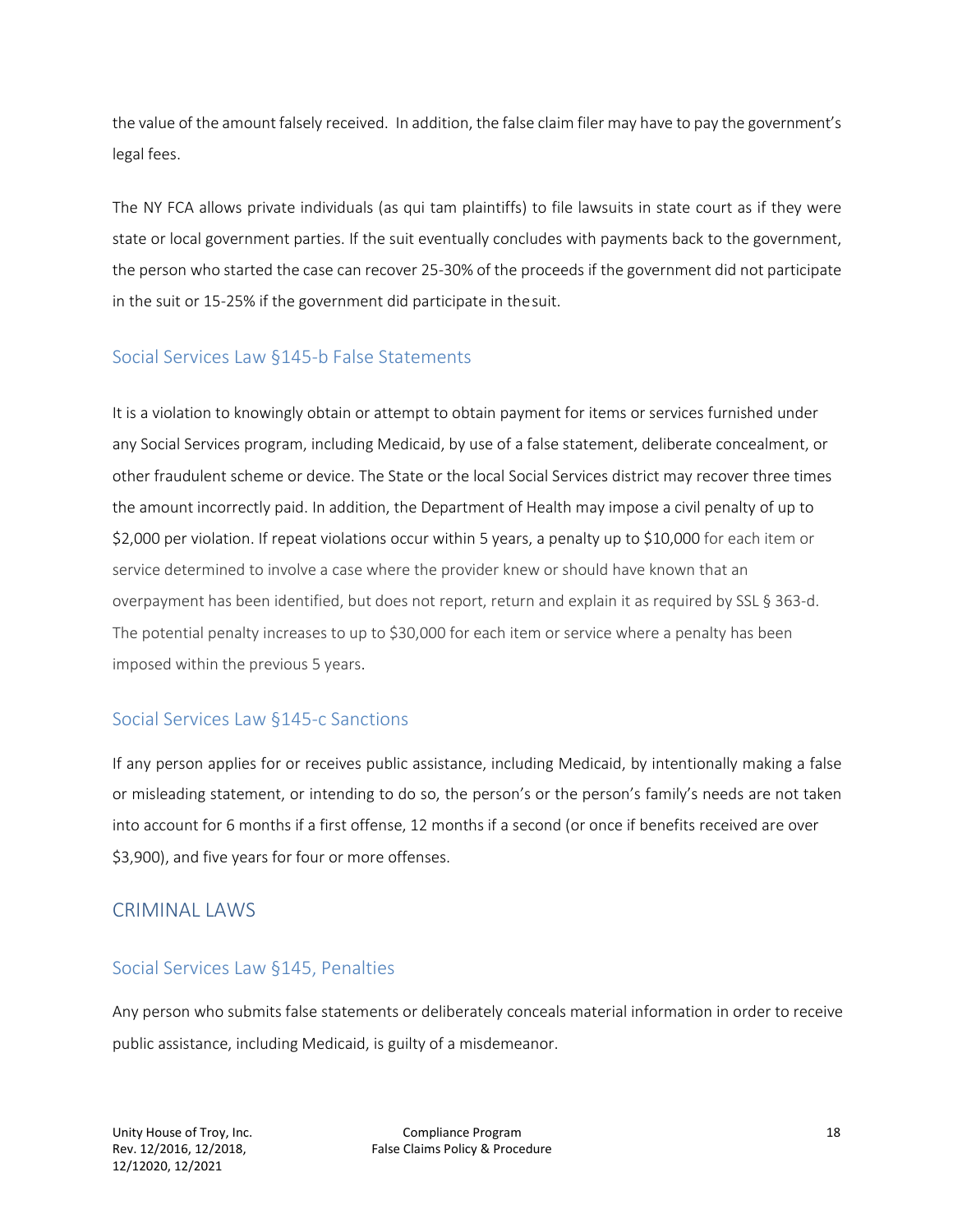#### Social Services Law § 366-b, Penalties for Fraudulent Practices

- A. Any person who obtains or attempts to obtain, for himself or others, medical assistance by means of a false statement, concealment of material facts, impersonation, or other fraudulent means is guilty of a Class A misdemeanor.
- B. Any person who, with intent to defraud, presents for payment and false or fraudulent claim for furnishing services, knowingly submits false information to obtain greater Medicaid compensation or knowingly submitsfalse information in order to obtain authorization to provide items orservices is guilty of a Class A misdemeanor.

#### Penal Law Article 155, Larceny

The crime of larceny applies to a person who, with intent to deprive another of his property, obtains, takes or withholds the property by means of trick, embezzlement, false pretense, false promise, including a scheme to defraud, or other similar behavior. This law has been applied to Medicaid fraudcases.

- A. Fourth degree grand larceny involves property valued over \$1,000. It is a Class Efelony.
- B. Third degree grand larceny involves property valued over \$3,000. It is a Class Dfelony.
- C. Second degree grand larceny involves property valued over \$50,000. It is a Class Cfelony.
- D. First degree grand larceny involves property valued over \$1 million. It is a Class Bfelony.

#### Penal Law Article 175, False Written Statements

Four crimes in this Article relate to filing false information or claims and have been applied in Medicaid fraud prosecutions:

- A. §175.05 Falsifying business records involves entering false information, omitting material information or altering an enterprise's business records with the intent to defraud. It is a Class A misdemeanor.
- B. § 175.10 Falsifying business records in the first degree includes the elements of the §175.05 offense and includes the intent to commit another crime or conceal its commission. It is a Class E felony.
- C. §175.30 Offering a false instrument for filing in the second degree involves presenting a written instrument including a claim for payment) to a public office knowing that it contains false information. It is a Class Amisdemeanor.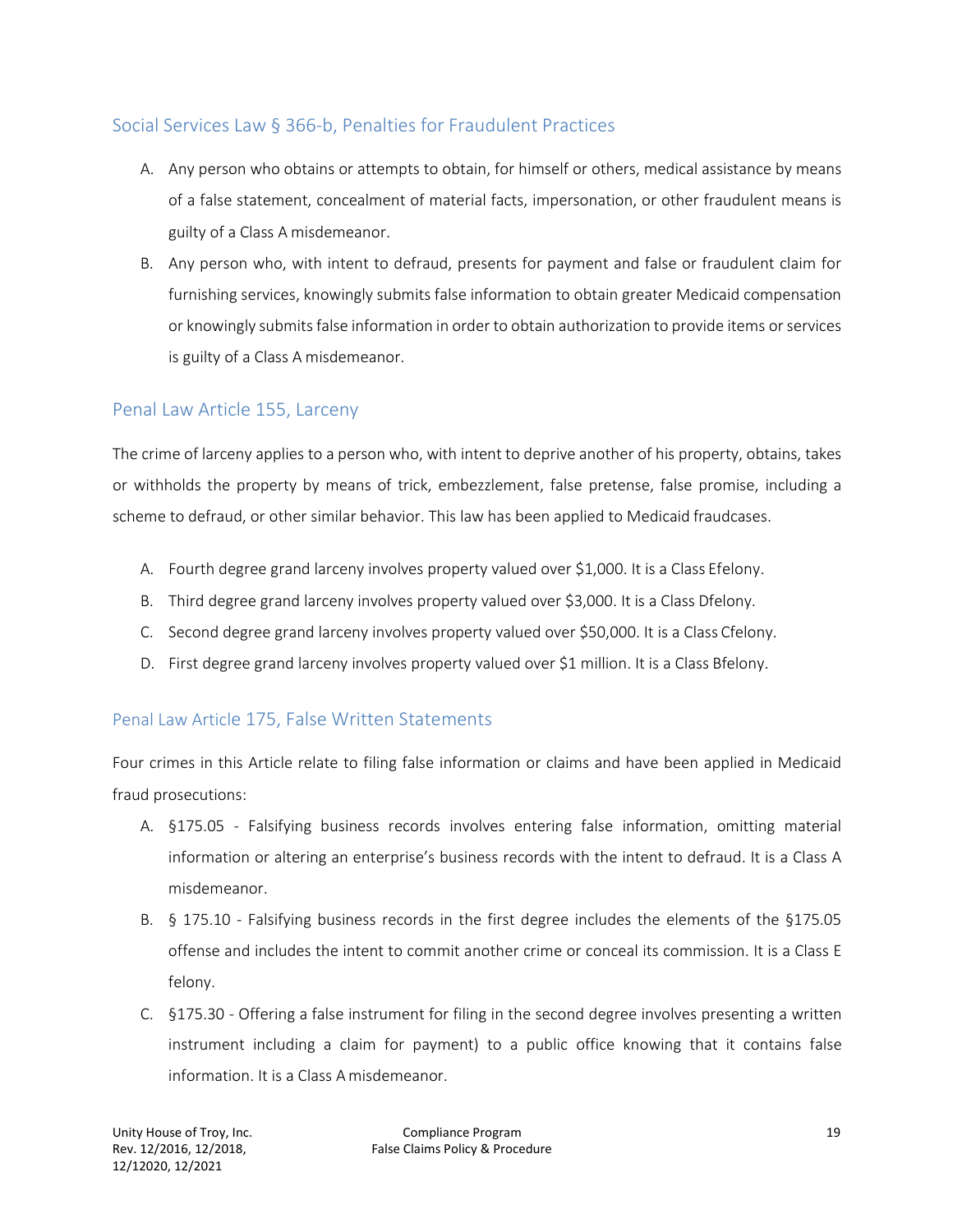D. §175.35 - Offering a false instrument for filing in the first degree includes the elements of the second degree offense and must include intent to defraud the state or a political subdivision. It is a Class E felony.

#### Penal Law Article 176, Insurance Fraud

Applies to claims for insurance payment, including Medicaid or other health insurance and contains six crimes.

- A. Insurance Fraud in the 5th degree involves intentionally filing a health insurance claim knowing that it is false. It is a Class Amisdemeanor.
- B. Insurance fraud in the 4th degree is filing a false insurance claim for over \$1,000. It is a Class E felony.
- C. Insurance fraud in the 3rd degree is filing a false insurance claim for over \$3,000. It is a Class D felony.
- D. Insurance fraud in the 2nd degree is filing a false insurance claim for over \$50,000. It is a Class C felony.
- E. Insurance fraud in the 1st degree is filing a false insurance claim for over \$1 million. It is a Class B felony.
- F. Aggravated insurance fraud is committing insurance fraud more than once. It is a Class Dfelony.

## Penal Law Article 177, Health Care Fraud

Applies to claims for health insurance payment, including Medicaid, and contains five crimes:

- A. Health care fraud in the 5th degree is knowingly filing, with intent to defraud a health plan, a claim for payment that intentionally has false information or omissions. It is a Class A misdemeanor.
- B. Health care fraud in the 4th degree is filing false claims and annually receiving over \$3,000 in aggregate. It is a Class E felony.
- C. Health care fraud in the 3rd degree is filing false claims and annually receiving over \$10,000 in the aggregate. It is a Class D felony.
- D. Health care fraud in the 2nd degree is filing false claims and annually receiving over \$50,000 in the aggregate. It is a Class C felony.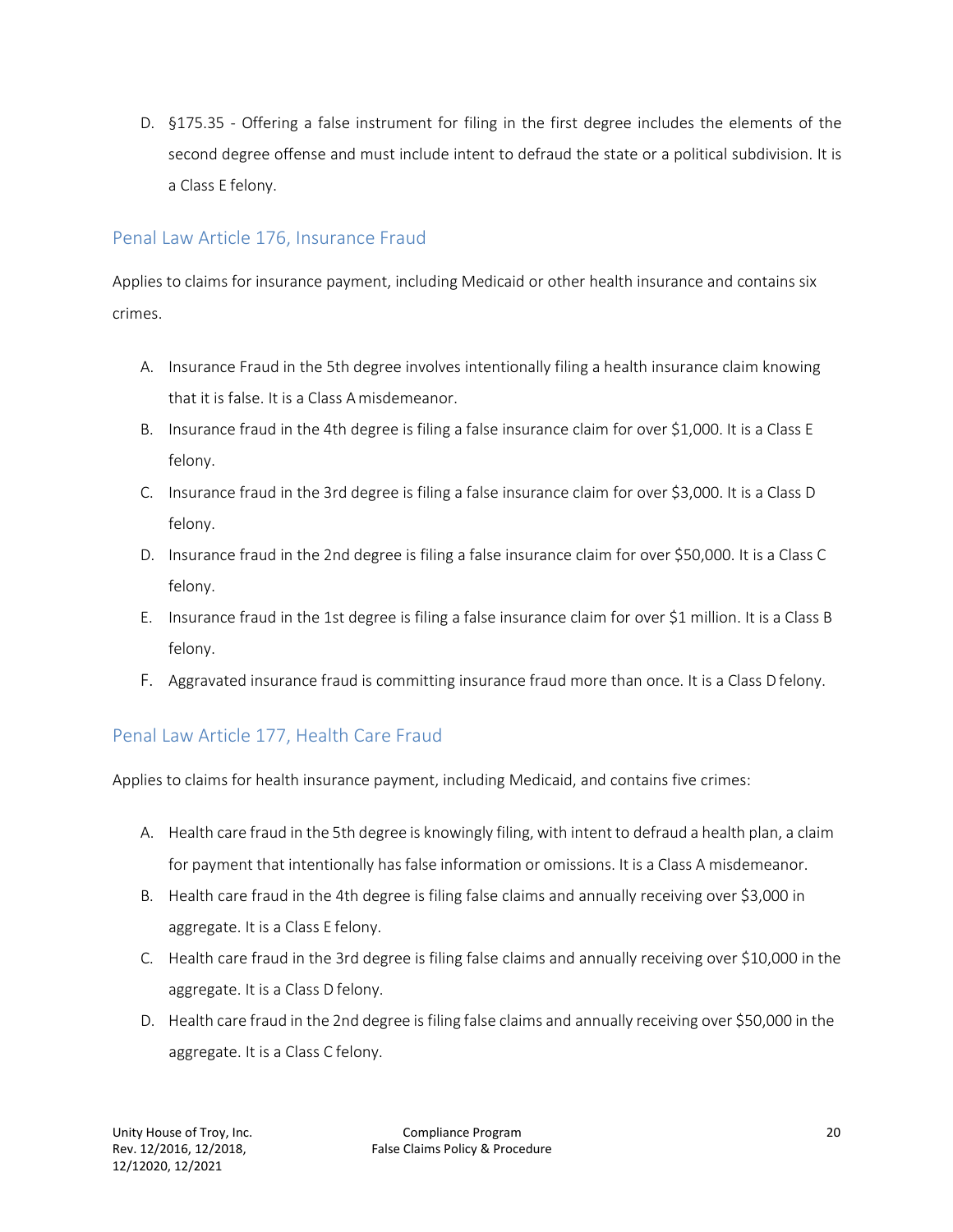E. Health care fraud in the 1st degree isfiling false claims and annually receiving over \$1 million in the aggregate. It is a Class B felony.

#### NEW YORK LAWS RELATED TO WHISTLEBLOWER PROTECTIONS

#### NY False Claim Act (State Finance Law §191)

The NY False Claim Act also provides protection to any current or former employee, contractor or agent who is discharged, demoted, suspended, threatened, harassed, or in any other manner discriminated against in the terms and conditions of their employment as a result of their furtherance of an action under the Act. Remedies include reinstatement with comparable seniority as the individual would have had but for the discrimination, two times the amount of any back pay, interest on any back pay, and compensation for any special damages sustained as a result of the discrimination, including litigation costs and reasonable attorneys' fees.

#### New York Labor Law §740

An employer may not take any retaliatory action against an employee if the employee disclosesinformation about the employer's policies, practices or activities to a regulatory, law enforcement or other similar agency or public official. Protected disclosures are those that assert that the employer is in violation of a law that creates a substantial and specific danger to the public health and safety or which constitutes health care fraud under Penal Law §177 (knowingly filing, with intent to defraud, a claim for payment that intentionally has false information or omissions). The employee's disclosure is protected only if the employee first brought up the matter with a supervisor and gave the employer a reasonable opportunity to correct the alleged violation. If an employer takes a retaliatory action against the employee, the employee may sue in state court for reinstatement to the same, or an equivalent position, any lost back wages and benefits and attorneys' fees. If the employer is a health provider and the court finds that the employer's retaliatory action was in bad faith, it may impose a civil penalty of \$10,000 on the employer.

#### New York Labor Law §741

A health care employer may not take any retaliatory action against an employee if the employee discloses certain information about the employer's policies, practices or activities to a regulatory, law enforcement or other similar agency or public official. Protected disclosures are those that assert that, in good faith, the